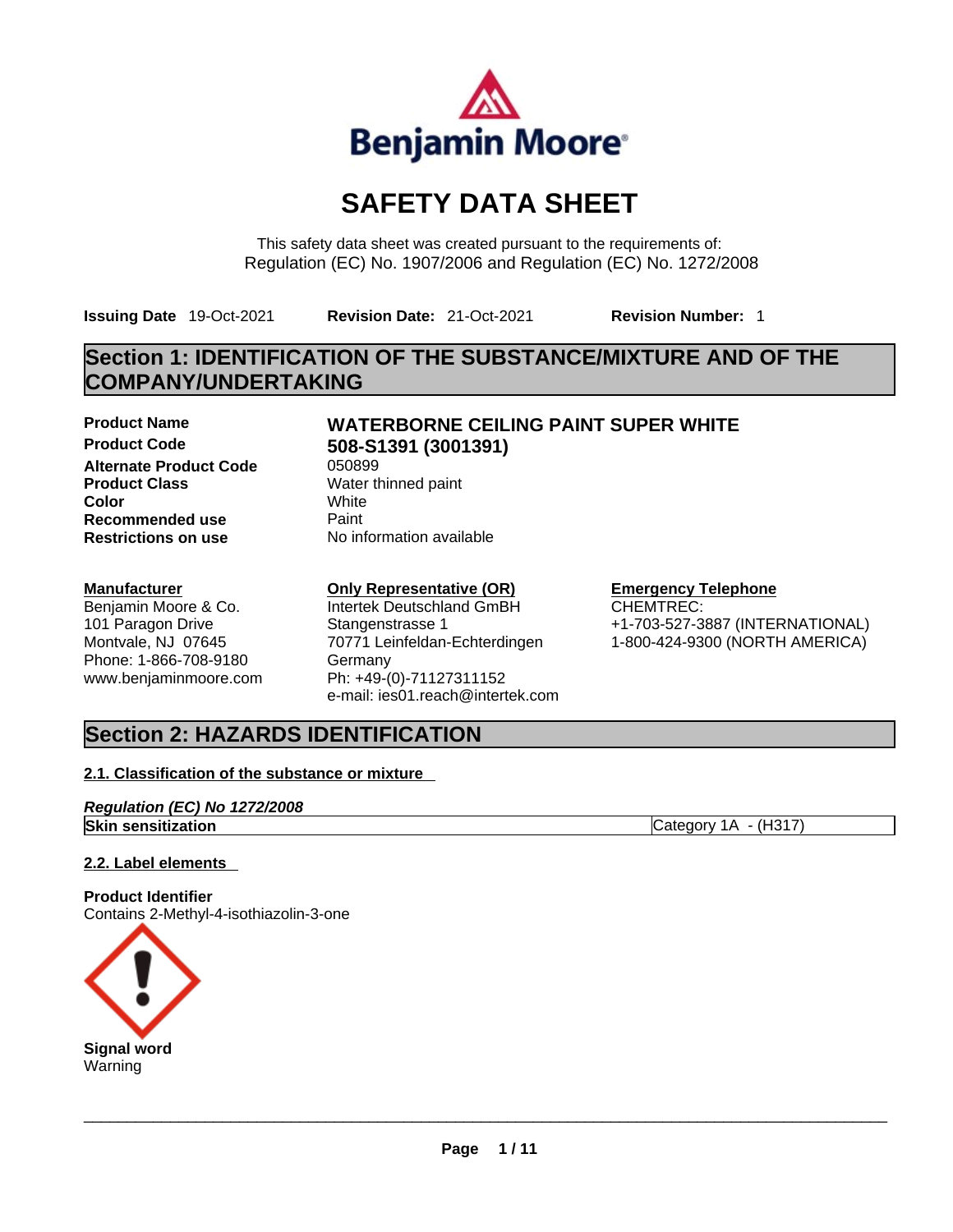#### **Hazard statements**

H317 - May cause an allergic skin reaction

EUH208 - Contains (1,2-Benzisothiazolin-3-one, 5-Chloro-2-methyl-3(2H)-isothiazolone mixture with 2-methyl-3(2H)-isothiazolone (3:1)). May produce an allergic reaction EUH211 - Warning! Hazardous respirable droplets may be formed when sprayed. Do not breathe spray or mist

#### **Precautionary Statements - EU (§28, 1272/2008)**

P101 - If medical advice is needed, have product container or label at hand

- P102 Keep out of reach of children
- P261 Avoid breathing dust/fume/gas/mist/vapors/spray
- P280 Wear protective gloves and eye/face protection
- P321 Specific treatment (see supplemental first aid instructions on this label)
- P501 Dispose of contents/ container to an approved waste disposal plant

#### **2.3. Other hazards**

**General Hazards No information available** 

## **Section 3: COMPOSITION/INFORMATION ON INGREDIENTS**

#### **3.1 Substances**

Not applicable

#### **3.2 Mixtures**

| <b>Chemical name</b>                                   | <b>EINECS/ELINCS No.</b> | <b>CAS No.</b> | Weight-%            | <b>Classification</b><br>according to<br><b>Regulation (EC) No.</b><br>1272/2008 [CLP]                                                                                                                                  | <b>REACH registration</b><br>number |
|--------------------------------------------------------|--------------------------|----------------|---------------------|-------------------------------------------------------------------------------------------------------------------------------------------------------------------------------------------------------------------------|-------------------------------------|
| Titanium dioxide                                       | 236-675-5<br>257-372-4   | 13463-67-7     | $>=15 - 20$         | Not available                                                                                                                                                                                                           | 01-2119489379-17-01<br>68           |
| Limestone                                              | 215-279-6                | 1317-65-3      | $>= 5 - 10$         | Not available                                                                                                                                                                                                           | Not available                       |
| Diatomaceous earth                                     |                          | 61790-53-2     | $>=1 - 5$           | Not available                                                                                                                                                                                                           | Not available                       |
| Silica amorphous                                       | 231-545-4                | 7631-86-9      | $>=1 - 5$           | Not available                                                                                                                                                                                                           | 01-2119379499-16-02<br>81           |
| 1,2-Benzisothiazolin-3-one                             | 220-120-9                | 2634-33-5      | $>=0.01 - 0.05$     | Acute Tox 4 (H302)<br>Skin Irrit. 2 (H315)<br>Eye Dam. 1 (H318)<br>Skin Sens. 1 (H317)<br>Aquatic Acute 1<br>(H400)<br><b>Aquatic Chronic 2</b><br>(H411)                                                               | Not available                       |
| 2-Methyl-4-isothiazolin-3-one                          | 220-239-6                | 2682-20-4      | $>=0.001 - 0.005$   | Skin Corr. 1B (H314)<br>Eye Dam 1 (H318)<br>Skin Sens. 1 (H317)<br>Acute Tox. 3 (H301)<br>Acute Tox. 3 (H311)<br>Acute Tox. 2 (H330)<br>Acute Tox. 3 (H331)<br>Aquatic Acute 1<br>(H400)<br>Aquatic chronic 1<br>(H410) | Not available                       |
| 5-Chloro-2-methyl-3(2H)-isothi<br>azolone mixture with | 247-500-7<br>220-239-6   | 55965-84-9     | $>=0.0001 - 0.0005$ | Acute Tox. 3 (H301)<br>Acute Tox. 2 (H310)                                                                                                                                                                              | Not available                       |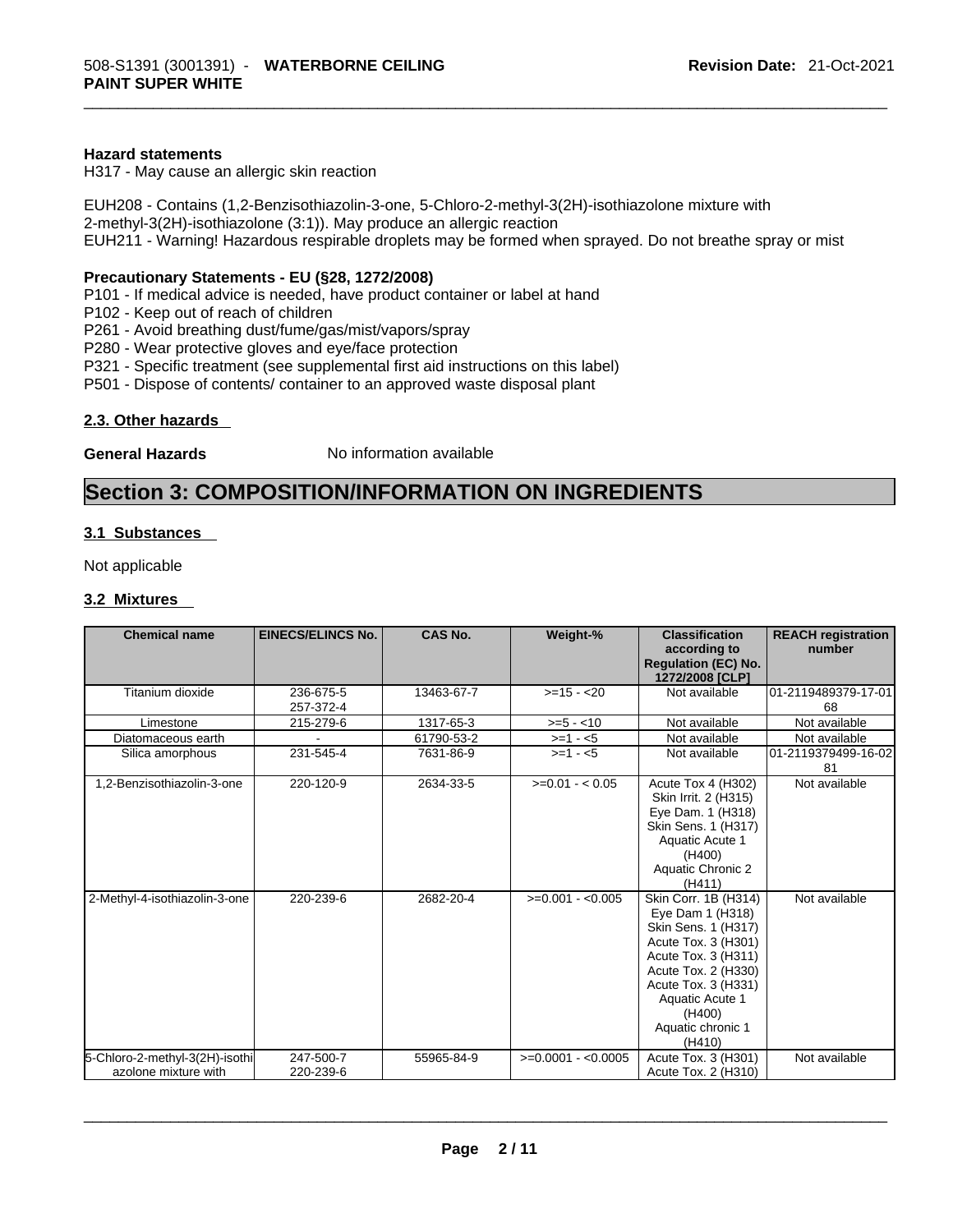| 2-methyl-3(2H)-isothiazolone | Acute Tox. 3 (H330)  |
|------------------------------|----------------------|
| (3:1)                        | Skin Corr. 1C (H314) |
|                              | Eye Dam 1 (H318)     |
|                              | Skin Sens. 1 (H317)  |
|                              | Aquatic Acute 1      |
|                              | (H400)               |
|                              | Aquatic Chronic 1    |
|                              | (H410)               |

*Full text of H- and EUH-phrases: see section 16* 

## **Section 4: FIRST AID MEASURES**

#### **4.1. Description of first aid measures**

| Description of first aid measures |
|-----------------------------------|
|-----------------------------------|

| <b>General Advice</b> | No hazards which require special first aid measures.                                                     |
|-----------------------|----------------------------------------------------------------------------------------------------------|
| <b>Eye Contact</b>    | Rinse thoroughly with plenty of water for at least 15<br>minutes and consult a physician.                |
| <b>Skin Contact</b>   | Wash off immediately with soap and plenty of water while<br>removing all contaminated clothes and shoes. |
| <b>Inhalation</b>     | Move to fresh air. If symptoms persist, call a physician.                                                |
| Ingestion             | Clean mouth with water and afterwards drink plenty of<br>water. Consult a physician if necessary.        |

#### **4.2. Most important symptoms and effects, both acute and delayed**

|  | <b>Most Important Symptoms/Effects</b> |
|--|----------------------------------------|
|  |                                        |

**4.3. Indication of any immediate medical attention and special treatment needed** 

**Notes To Physician Treat symptomatically.** 

**May cause allergic skin reaction.** 

## **Section 5: FIRE FIGHTING MEASURES**

#### **5.1. Extinguishing media**

**Suitable Extinguishing Media** Maximum Use extinguishing measures that are appropriate to local circumstances and the surrounding environment.

**Unsuitable Extinguishing Media** Noinformation available.

**5.2. Special hazards arising from the substance or mixture**

**Specific Hazards Arising From The Chemical** Closed containers may rupture ifexposed to fire or extreme heat. \_\_\_\_\_\_\_\_\_\_\_\_\_\_\_\_\_\_\_\_\_\_\_\_\_\_\_\_\_\_\_\_\_\_\_\_\_\_\_\_\_\_\_\_\_\_\_\_\_\_\_\_\_\_\_\_\_\_\_\_\_\_\_\_\_\_\_\_\_\_\_\_\_\_\_\_\_\_\_\_\_\_\_\_\_\_\_\_\_\_\_\_\_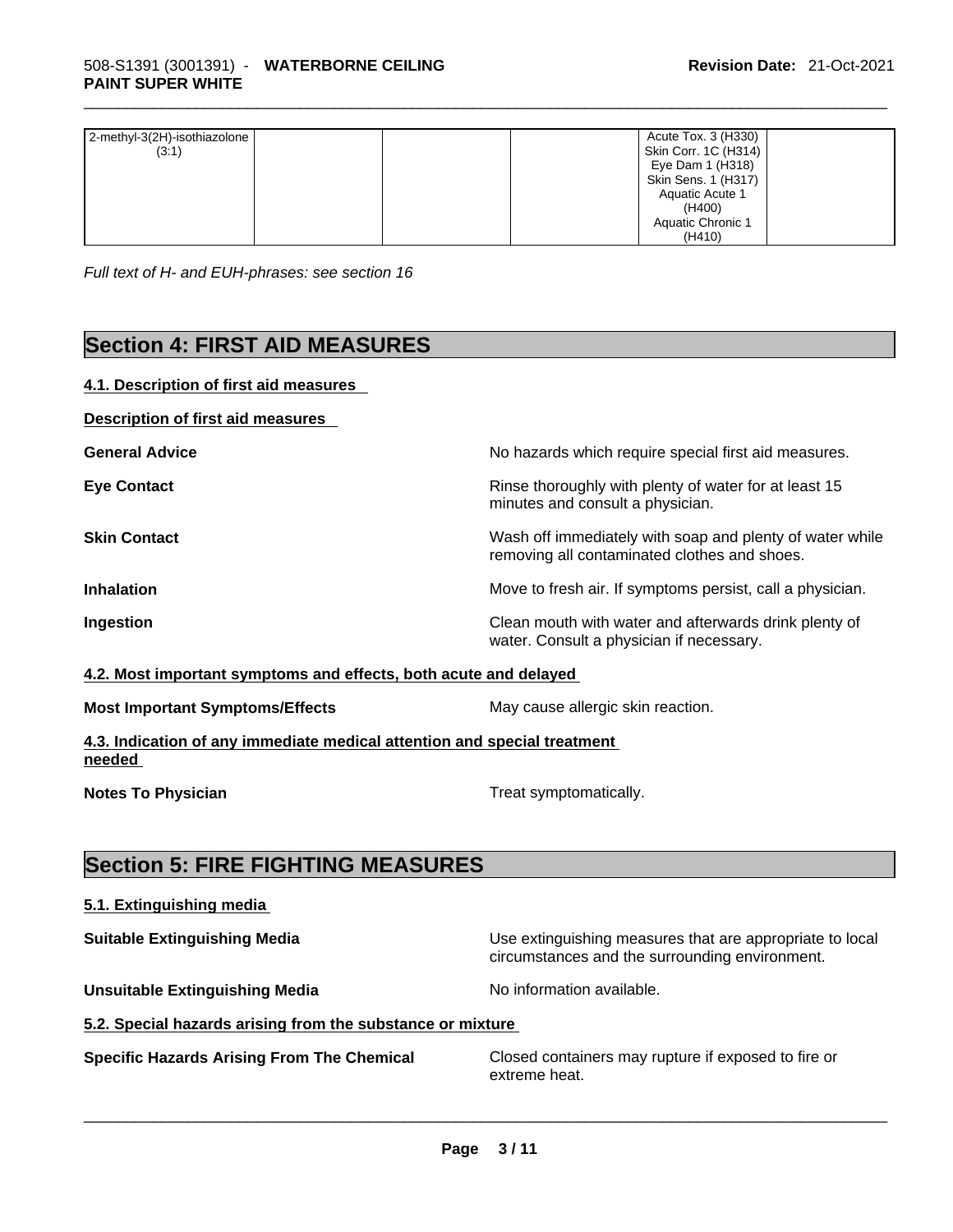| Sensitivity to static discharge  | Nο |  |
|----------------------------------|----|--|
| Sensitivity to mechanical impact | Nο |  |
| 5.3. Advice for firefighters     |    |  |

**Protective equipment and precautions for firefighters** Wear self-contained breathing apparatus and protective suit.

## **Section 6: ACCIDENTAL RELEASE MEASURES**

**6.1. Personal precautions, protective equipment and emergency procedures**

| <u>u.i. i cisonal precaduons, protective equipment and emergency procedures</u> |                                                                                        |
|---------------------------------------------------------------------------------|----------------------------------------------------------------------------------------|
| <b>Personal Precautions</b>                                                     | Avoid contact with skin, eyes and clothing. Ensure<br>adequate ventilation.            |
| <b>Other Information</b>                                                        | Observe all relevant local and international regulations.                              |
| <b>6.2. Environmental precautions</b>                                           |                                                                                        |
| <b>Environmental precautions</b>                                                | Prevent spreading of vapors through sewers, ventilation<br>systems and confined areas. |
| 6.3. Methods and material for containment and cleaning up                       |                                                                                        |
| <b>Methods for Containment</b>                                                  | Absorb with inert material and place in suitable container<br>for disposal.            |
| <b>Methods for Cleaning Up</b>                                                  | Clean contaminated surface thoroughly.                                                 |
| 6.4. Reference to other sections                                                |                                                                                        |
| <b>Other information</b>                                                        | See Section 12 for additional information.                                             |
| <b>Section 7: HANDLING AND STORAGE</b>                                          |                                                                                        |

### **7.1. Precautions for safe handling**

**Handling Handling Avoid contact with skin, eyes and clothing. Avoid breathing** 

**Hygiene Measures**  Wash thoroughly after handling.

**7.2. Conditions for safe storage, including any incompatibilities**

**Storage Storage Keep container tightly closed. Keep out of the reach of <b>Storage Keep** out of the reach of children.

vapors, spray mists or sanding dust. In case of insufficient

ventilation, wear suitable respiratory equipment.

**7.3. Specific end use(s)** 

**Specific Uses Architectural coating. Apply as directed. Refer to product and product** and a label / literature for specific instructions. label / literature for specific instructions. \_\_\_\_\_\_\_\_\_\_\_\_\_\_\_\_\_\_\_\_\_\_\_\_\_\_\_\_\_\_\_\_\_\_\_\_\_\_\_\_\_\_\_\_\_\_\_\_\_\_\_\_\_\_\_\_\_\_\_\_\_\_\_\_\_\_\_\_\_\_\_\_\_\_\_\_\_\_\_\_\_\_\_\_\_\_\_\_\_\_\_\_\_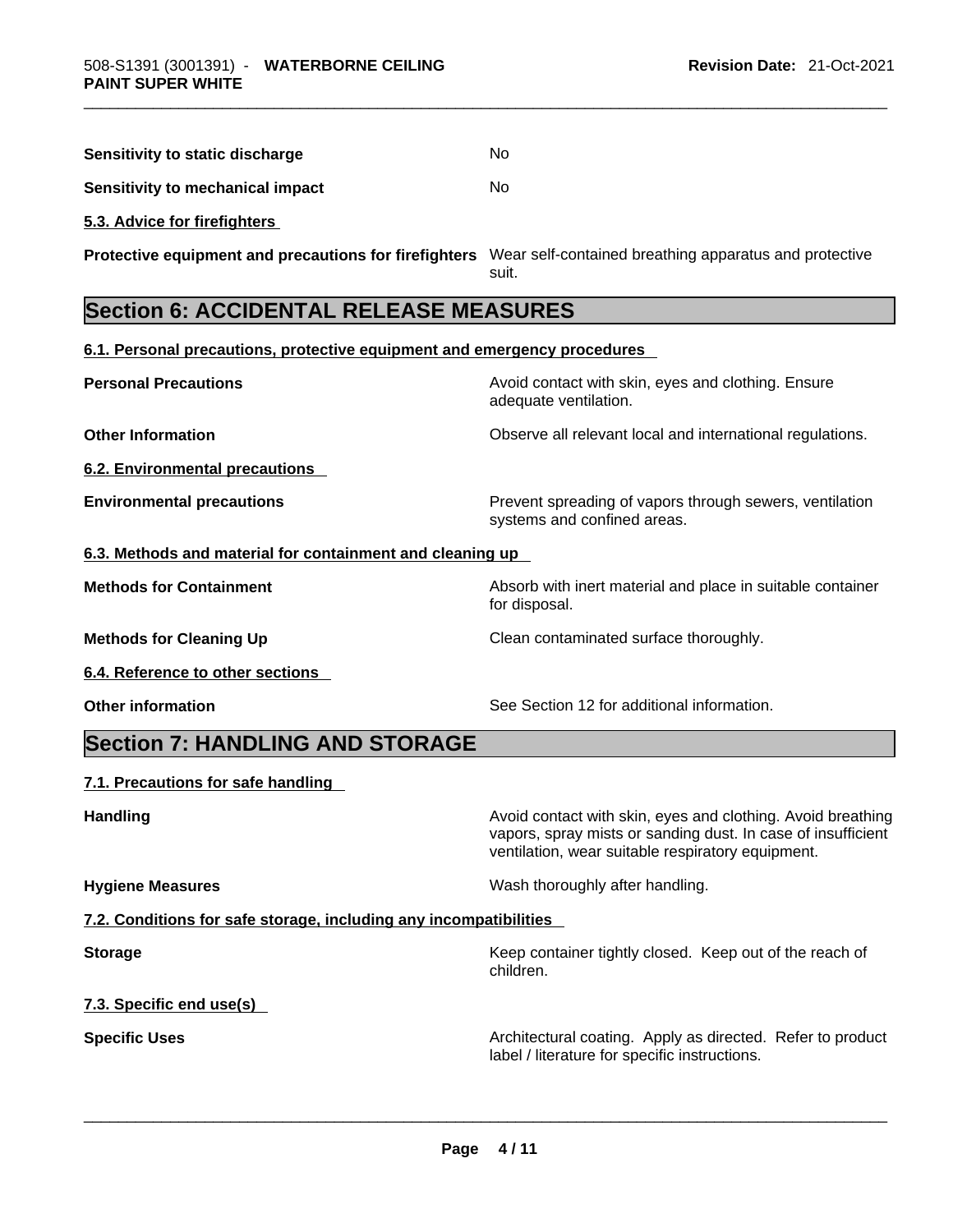**Risk Management Methods (RMM)** Not Applicable.

## **Section 8: EXPOSURE CONTROLS/PERSONAL PROTECTION**

#### **8.1. Control parameters**

| <b>Chemical name</b> | <b>European Union</b>      | <b>Belgium</b>            | <b>Bulgaria</b>                                      |                           |                           | <b>Cyprus</b>             | <b>France</b>            | <b>Ireland</b>              |
|----------------------|----------------------------|---------------------------|------------------------------------------------------|---------------------------|---------------------------|---------------------------|--------------------------|-----------------------------|
| Titanium dioxide     |                            | TWA: 10 mg/m <sup>3</sup> | TWA: 10.0 mg/m <sup>3</sup>                          |                           |                           |                           | TWA: $10 \text{ mg/m}^3$ | TWA: 10 mg/m <sup>3</sup>   |
| 13463-67-7           |                            |                           | TWA: 1.0 mg/m <sup>3</sup>                           |                           |                           |                           |                          | TWA: $4 \text{ mg/m}^3$     |
|                      |                            |                           |                                                      |                           |                           |                           |                          | STEL: 30 mg/m <sup>3</sup>  |
|                      |                            |                           |                                                      |                           |                           |                           |                          | STEL: 12 mg/m <sup>3</sup>  |
| Limestone            |                            | TWA: 10 mg/m <sup>3</sup> | TWA: 1.0 fiber/cm3                                   |                           |                           |                           |                          | TWA: 10 mg/m <sup>3</sup>   |
| 1317-65-3            |                            |                           | TWA: $10 \text{ mg/m}^3$                             |                           |                           |                           |                          | TWA: $4 \text{ mg/m}^3$     |
|                      |                            |                           |                                                      |                           |                           |                           |                          | STEL: 30 mg/m <sup>3</sup>  |
|                      |                            |                           |                                                      |                           |                           |                           |                          | STEL: 12 mg/m <sup>3</sup>  |
| Diatomaceous earth   | $\blacksquare$             | TWA: $3 \text{ mg/m}^3$   | TWA: 1.0 mg/m <sup>3</sup>                           |                           |                           | $\blacksquare$            | $\blacksquare$           |                             |
| 61790-53-2           |                            | TWA: 10 mg/m <sup>3</sup> |                                                      |                           |                           |                           |                          |                             |
| Silica amorphous     | TWA: 0.1 mg/m <sup>3</sup> |                           | TWA: 0.07 mg/m <sup>3</sup>                          |                           |                           |                           |                          | TWA: $6 \text{ mg/m}^3$     |
| 7631-86-9            |                            |                           |                                                      |                           |                           |                           |                          | TWA: 2.4 mg/m <sup>3</sup>  |
|                      |                            |                           |                                                      |                           |                           |                           |                          | STEL: 18 mg/m <sup>3</sup>  |
|                      |                            |                           |                                                      |                           |                           |                           |                          | STEL: 7.2 mg/m <sup>3</sup> |
| <b>Chemical name</b> | Germany                    | Greece                    | <b>Hungary</b>                                       |                           |                           | Iceland                   | <b>Italy</b>             | Latvia                      |
| Titanium dioxide     | $\overline{a}$             | TWA: 10 mg/m <sup>3</sup> |                                                      |                           |                           | 6 mg/m <sup>3</sup> TWA   |                          | TWA: 10 mg/m <sup>3</sup>   |
| 13463-67-7           |                            | TWA: $5 \text{ mg/m}^3$   |                                                      |                           |                           |                           |                          |                             |
| Limestone            |                            | TWA: 10 mg/m <sup>3</sup> | TWA: 10 mg/m $3$                                     |                           |                           |                           |                          |                             |
| 1317-65-3            |                            | TWA: $5 \text{ mg/m}^3$   |                                                      |                           |                           |                           |                          |                             |
| Diatomaceous earth   | TWA: $4 \text{ mg/m}^3$    |                           | $\mathbf{r}$                                         |                           |                           | $\blacksquare$            | $\sim$                   | $\overline{a}$              |
| 61790-53-2           |                            |                           |                                                      |                           |                           |                           |                          |                             |
| Silica amorphous     | TWA: $4 \text{ mg/m}^3$    |                           |                                                      |                           |                           | ÷                         | $\mathbf{r}$             | TWA: 1 $mg/m3$              |
| 7631-86-9            |                            |                           |                                                      |                           |                           |                           |                          |                             |
| <b>Chemical name</b> | Lithuania                  | <b>Netherlands</b>        | <b>Poland</b>                                        |                           | Romania                   | <b>Spain</b>              | <b>Sweden</b>            | <b>United</b>               |
|                      |                            |                           |                                                      |                           |                           |                           |                          | Kingdom                     |
| Titanium dioxide     | TWA: $5 \text{ mg/m}^3$    | $\sim$                    | STEL: 30 mg/m <sup>3</sup>                           | TWA: 10 mg/m <sup>3</sup> |                           | TWA: 10 mg/m <sup>3</sup> | TLV: $5 \text{ mg/m}^3$  | TWA: 10 mg/m <sup>3</sup>   |
| 13463-67-7           |                            |                           | TWA: 10 mg/m <sup>3</sup> STEL: 15 mg/m <sup>3</sup> |                           |                           |                           |                          | TWA: $4 \text{ mg/m}^3$     |
|                      |                            |                           |                                                      |                           |                           |                           |                          | STEL: 30 mg/m <sup>3</sup>  |
|                      |                            |                           |                                                      |                           |                           |                           |                          | STEL: 12 mg/m <sup>3</sup>  |
| Limestone            |                            |                           |                                                      |                           | TWA: 10 mg/m <sup>3</sup> |                           |                          | TWA: 10 mg/m <sup>3</sup>   |
| 1317-65-3            |                            |                           |                                                      |                           |                           |                           |                          | TWA: $4 \text{ mg/m}^3$     |
|                      |                            |                           |                                                      |                           |                           |                           |                          | STEL: 30 mg/m <sup>3</sup>  |
|                      |                            |                           |                                                      |                           |                           |                           |                          | STEL: 12 mg/m <sup>3</sup>  |
| Diatomaceous earth   |                            | $\sim$                    | TWA: 10 mg/m <sup>3</sup>                            |                           | $\blacksquare$            | $\sim$                    |                          | TWA: 1.2 mg/m <sup>3</sup>  |
| 61790-53-2           |                            |                           | TWA: $2 \text{ mg/m}^3$                              |                           |                           |                           |                          | STEL: 3.6 mg/m <sup>3</sup> |
| Silica amorphous     |                            | TWA: 0.075                |                                                      |                           |                           |                           |                          | TWA: $6 \text{ mg/m}^3$     |
| 7631-86-9            |                            | mg/m <sup>3</sup>         |                                                      |                           |                           |                           |                          | TWA: 2.4 mg/m <sup>3</sup>  |
|                      |                            |                           |                                                      |                           |                           |                           |                          | TWA: 0.1 mg/m <sup>3</sup>  |
|                      |                            |                           |                                                      |                           |                           |                           |                          | STEL: 18 mg/m <sup>3</sup>  |
|                      |                            |                           |                                                      |                           |                           |                           |                          | STEL: 7.2 mg/m <sup>3</sup> |

#### **8.2. Exposure controls**

**Occupational exposure controls** 

**Personal Protective Equipment** 

**Engineering Measures Ensure 2008** Ensure adequate ventilation, especially in confined areas.

**Respiratory Protection In case of insufficient ventilation wear suitable respiratory** equipment.

**Eye Protection** Safety glasses with side-shields. \_\_\_\_\_\_\_\_\_\_\_\_\_\_\_\_\_\_\_\_\_\_\_\_\_\_\_\_\_\_\_\_\_\_\_\_\_\_\_\_\_\_\_\_\_\_\_\_\_\_\_\_\_\_\_\_\_\_\_\_\_\_\_\_\_\_\_\_\_\_\_\_\_\_\_\_\_\_\_\_\_\_\_\_\_\_\_\_\_\_\_\_\_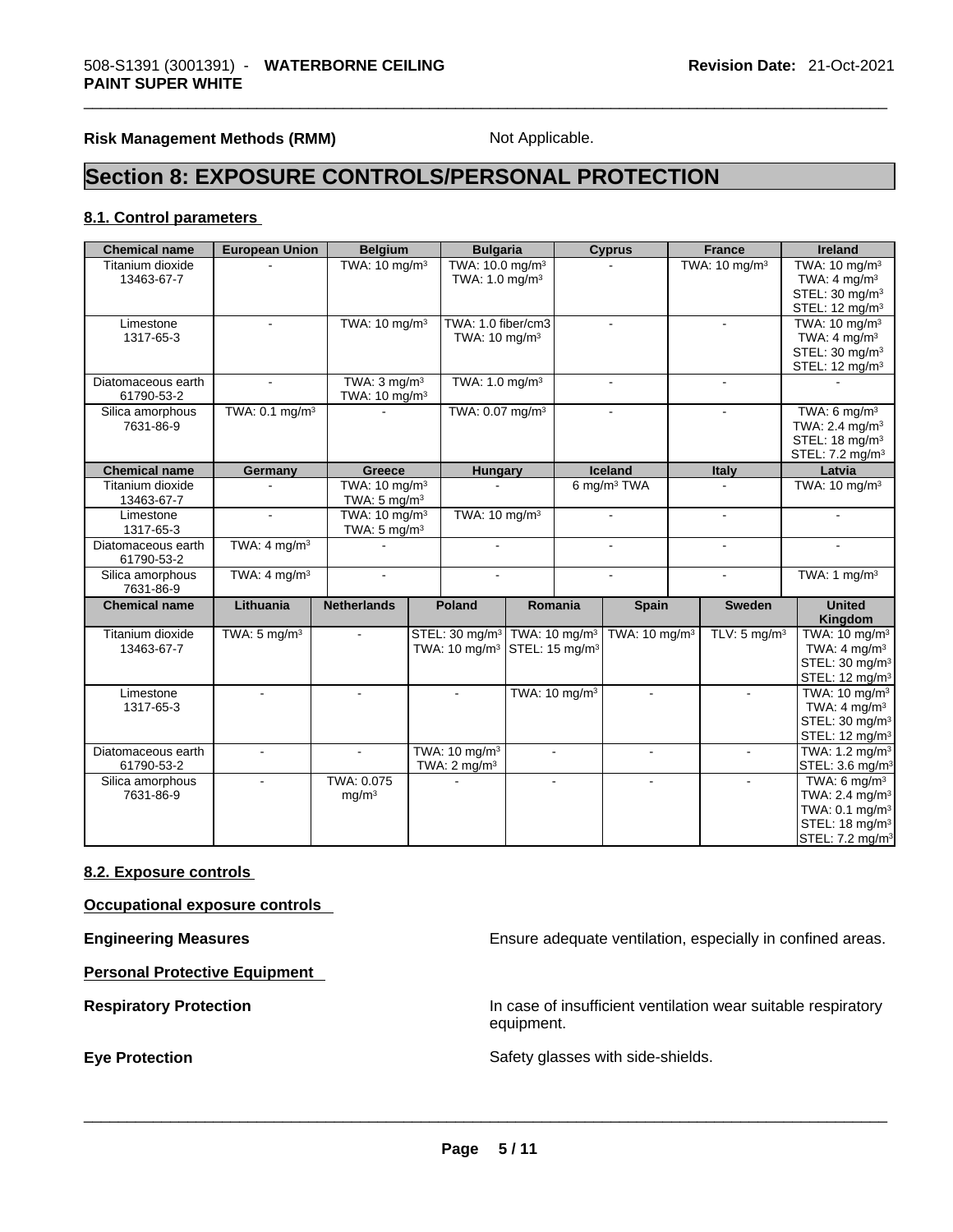**Skin Protection Skin Protection Lightweight protective clothing.** 

Hand protection **Impervious** gloves.

**Hygiene Measures Avoid contact with skin, eyes and clothing. Remove and Hygiene Measures** and clothing. Remove and wash contaminated clothing before re-use. Wash thoroughly after handling.

## **Section 9: PHYSICAL AND CHEMICAL PROPERTIES**

#### **9.1. Information on basic physical and chemical properties**

| Appearance                           | liquid                   |                        |
|--------------------------------------|--------------------------|------------------------|
| Odor                                 | little or no odor        |                        |
| <b>Odor Threshold</b>                | No information available |                        |
| <b>Property</b>                      | <b>Values</b>            | <b>Remarks/ Method</b> |
| Density (g/L)                        | 1366 - 1414              | None known             |
| <b>Relative Density</b>              | $1.37 - 1.41$            |                        |
| рH                                   | No information available | None known             |
| <b>Viscosity (cps)</b>               | No information available | None known             |
| Solubility(ies)                      | No information available | None known             |
| <b>Water solubility</b>              | No information available | None known             |
| <b>Evaporation Rate</b>              | No information available | None known             |
| Vapor pressure                       | No information available | None known             |
| Vapor density                        | No information available | None known             |
| Wt. % Solids                         | $50 - 60$                | None known             |
| <b>Vol. % Solids</b>                 | $35 - 45$                | None known             |
| Wt. % Volatiles                      | $40 - 50$                | None known             |
| <b>Vol. % Volatiles</b>              | $55 - 65$                | None known             |
| <b>Boiling Point (°C)</b>            | 100                      | None known             |
| <b>Freezing Point (°C)</b>           | 0                        | None known             |
| Melting Point (°C)                   | No information available | None known             |
| <b>Pour Point</b>                    | No information available | None known             |
| Flash Point (°C)                     | Not applicable           | None known             |
| Flammability (solid, gas)            | No information available | None known             |
| <b>Upper flammability limit:</b>     | No information available | None known             |
| Lower flammability limit:            | No information available | None known             |
| <b>Autoignition Temperature (°C)</b> | No information available | None known             |
| Decomposition Temperature (°C)       | No information available | None known             |
| <b>Partition coefficient</b>         | No information available | None known             |
| <b>Explosive properties</b>          | No information available | None known             |
| <b>Oxidizing Properties</b>          | No information available | None known             |
|                                      |                          |                        |

## **Section 10: STABILITY AND REACTIVITY**

**10.1. Reactivity Reactivity Not Applicable. Not Applicable.** 

**10.2. Chemical stability** 

**Chemical Stability Stable under normal conditions.**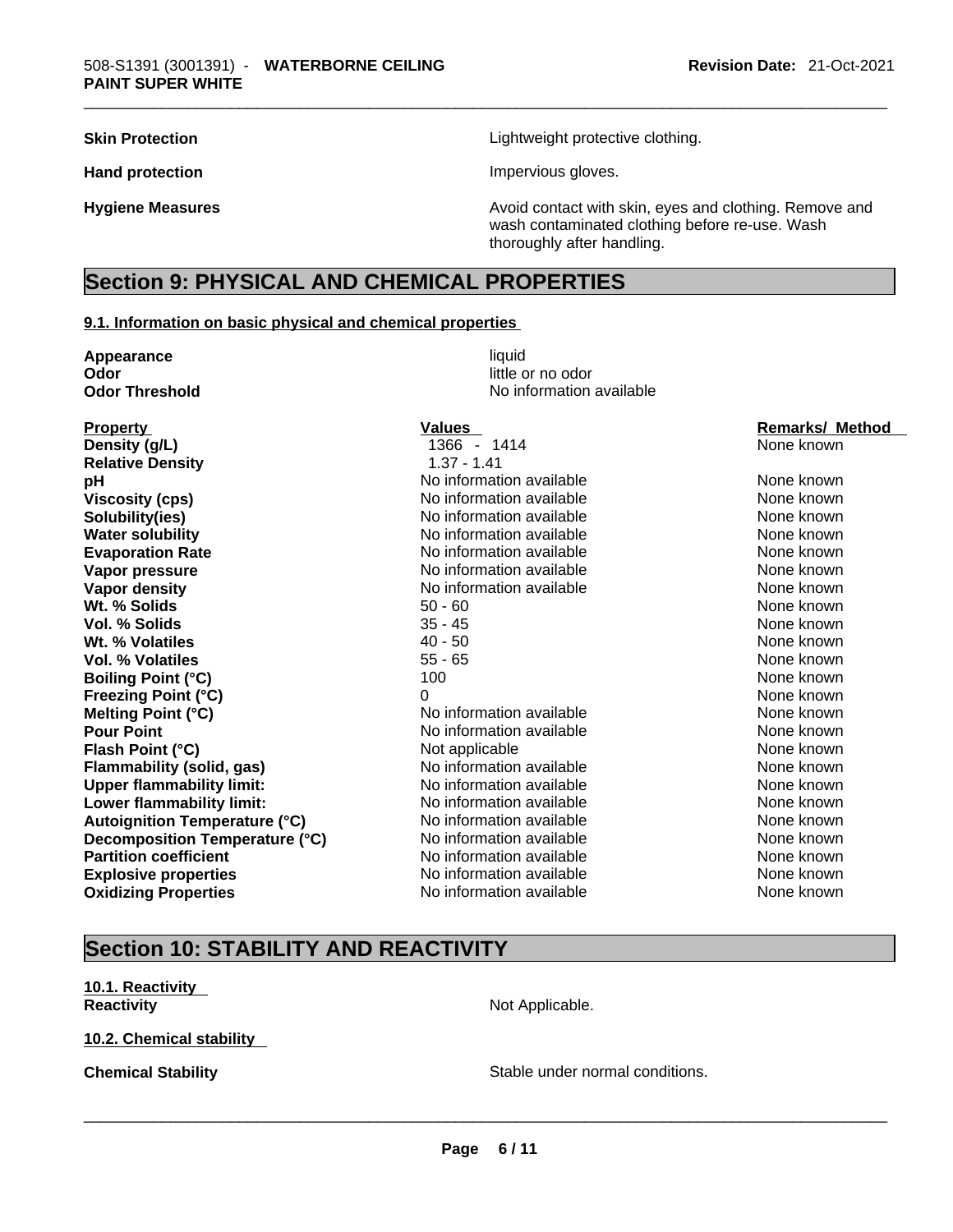| <b>Section 11: TOXICOLOGICAL INFORMATION</b> |                                          |  |  |  |
|----------------------------------------------|------------------------------------------|--|--|--|
| <b>Hazardous Decomposition Products</b>      | None under normal conditions of use.     |  |  |  |
| 10.6. Hazardous decomposition products       |                                          |  |  |  |
| <b>Incompatible Materials</b>                | No materials to be especially mentioned. |  |  |  |
| 10.5. Incompatible materials                 |                                          |  |  |  |
| <b>Conditions to avoid</b>                   | Prevent from freezing.                   |  |  |  |
| 10.4. Conditions to avoid                    |                                          |  |  |  |
| <b>Possibility of hazardous reactions</b>    | None under normal conditions of use.     |  |  |  |
| 10.3. Possibility of hazardous reactions     |                                          |  |  |  |

# **11.1. Information on toxicological effects**

| <b>Product Information</b> |  |
|----------------------------|--|
|                            |  |

| <b>Inhalation</b>   | There is no data available for this product.                                                 |
|---------------------|----------------------------------------------------------------------------------------------|
| Eye contact         | There is no data available for this product.                                                 |
| <b>Skin contact</b> | Repeated or prolonged skin contact may cause allergic<br>reactions with susceptible persons. |
| <b>Ingestion</b>    | There is no data available for this product.                                                 |
|                     |                                                                                              |

**Acute Toxicity** 

**The following values are calculated based on chapter 3.1 of the GHS document**

## **Component Information**

| <b>Chemical name</b>                                                                                         | Oral LD50                                                                                 | <b>Dermal LD50</b>                                 | <b>Inhalation LC50</b>                             |
|--------------------------------------------------------------------------------------------------------------|-------------------------------------------------------------------------------------------|----------------------------------------------------|----------------------------------------------------|
| Titanium dioxide<br>13463-67-7                                                                               | $> 10000$ mg/kg (Rat)                                                                     |                                                    |                                                    |
| Silica amorphous<br>7631-86-9                                                                                | $= 7900$ mg/kg (Rat)                                                                      | $>$ 2000 mg/kg (Rabbit)                            | $> 2.2$ mg/L (Rat) 1 h                             |
| 1.2-Benzisothiazolin-3-one<br>2634-33-5                                                                      | $= 1020$ mg/kg (Rat)                                                                      | $>$ 2000 mg/kg (Rat)                               |                                                    |
| 2-Methyl-4-isothiazolin-3-one<br>2682-20-4                                                                   | 232 - 249 mg/kg (Rat)<br>$= 120$ mg/kg (Rat)                                              | $= 200$ mg/kg (Rabbit)                             |                                                    |
| [5-Chloro-2-methyl-3(2H)-isothiazolo]<br>ne mixture with<br>2-methyl-3(2H)-isothiazolone (3:1)<br>55965-84-9 | $= 53$ mg/kg (Rat)<br>$= 481$ mg/kg (Rat)<br>232 - 249 mg/kg (Rat)<br>$= 120$ mg/kg (Rat) | $= 87.12$ mg/kg (Rabbit)<br>$= 200$ mg/kg (Rabbit) | $= 1.23$ mg/L (Rat) 4 h<br>$= 0.11$ mg/L (Rat) 4 h |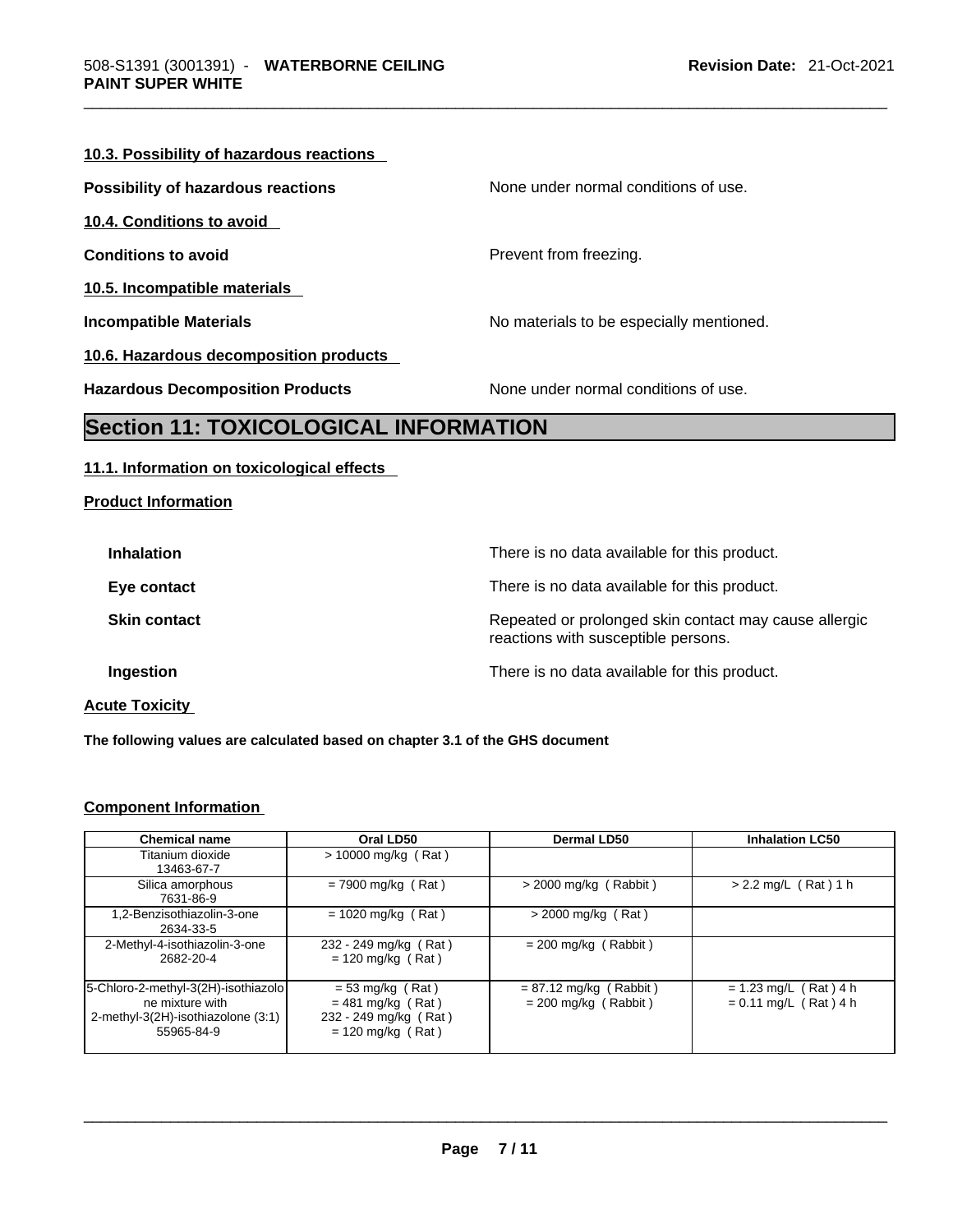| <b>Skin corrosion/irritation</b> | No information available.            |
|----------------------------------|--------------------------------------|
| Eye damage/irritation            | No information available.            |
| <b>Sensitization</b>             | May cause an allergic skin reaction. |
| <b>Mutagenic Effects</b>         | No information available.            |

#### **Carcinogenic effects**

The table below indicates whether each agency has listed any ingredient as a carcinogen.

| ີhem⊾<br>name<br>Jhemical               | ∖ Union<br>$\n   \n   \n$<br>–urop⊬<br>Jedii | <b>IARC</b>                                 |
|-----------------------------------------|----------------------------------------------|---------------------------------------------|
| $- \cdot \cdot$<br>dioxide<br>. itanıur |                                              | 2B<br>Carcinogen<br>ו הוה<br>Human<br>⊶<br> |
| .346 <sup>o</sup><br>$5 - 6$            |                                              |                                             |

• Although IARC has classified titanium dioxide as possibly carcinogenic to humans (2B), their summary concludes: "No significant exposure to titanium dioxide is thought to occur during the use of products in which titanium dioxide is bound to other materials, such as paint."

#### **Legend**

IARC - International Agency for Research on Cancer NTP - National Toxicity Program OSHA - Occupational Safety & Health Administration

| <b>Reproductive Effects</b>     | No information available. |
|---------------------------------|---------------------------|
| <b>Developmental Effects</b>    | No information available. |
| <b>STOT - single exposure</b>   | No information available. |
| <b>STOT - repeated exposure</b> | No information available. |
| <b>Neurological Effects</b>     | No information available. |
| <b>Target organ effects</b>     | No information available. |
| <b>Symptoms</b>                 | No information available. |
| <b>Aspiration Hazard</b>        | No information available. |

## **Section 12: ECOLOGICAL INFORMATION**

#### **12.1. Toxicity**

The environmental impact of this product has not been fully investigated

| <b>Chemical name</b>                | Algae/aguatic plants             | Fish                             | Crustacea                           |
|-------------------------------------|----------------------------------|----------------------------------|-------------------------------------|
| Diatomaceous earth                  |                                  | LC50 >10000 mg/L Cyprinus carpio |                                     |
| 61790-53-2                          |                                  | (72h)                            |                                     |
| Silica amorphous                    | $EC50: = 440mg/L (72h,$          | $LC50: =5000mg/L (96h,$          | $EC50: = 7600mg/L (48h,$            |
| 7631-86-9                           | Pseudokirchneriella subcapitata) | Brachydanio rerio)               | Ceriodaphnia dubia)                 |
| 5-Chloro-2-methyl-3(2H)-isothiazolo | EC50: 0.11 - 0.16mg/L (72h,      | $LC50: =1.6$ mg/L (96h,          | EC50: =4.71mg/L (48h, Daphnia       |
| ne mixture with                     | Pseudokirchneriella subcapitata) | Oncorhynchus mykiss)             | magna)                              |
| 2-methyl-3(2H)-isothiazolone (3:1)  | EC50: 0.03 - 0.13mg/L (96h,      |                                  | EC50: 0.12 - 0.3mg/L (48h, Daphnia) |
| 55965-84-9                          | Pseudokirchneriella subcapitata) |                                  | magna)                              |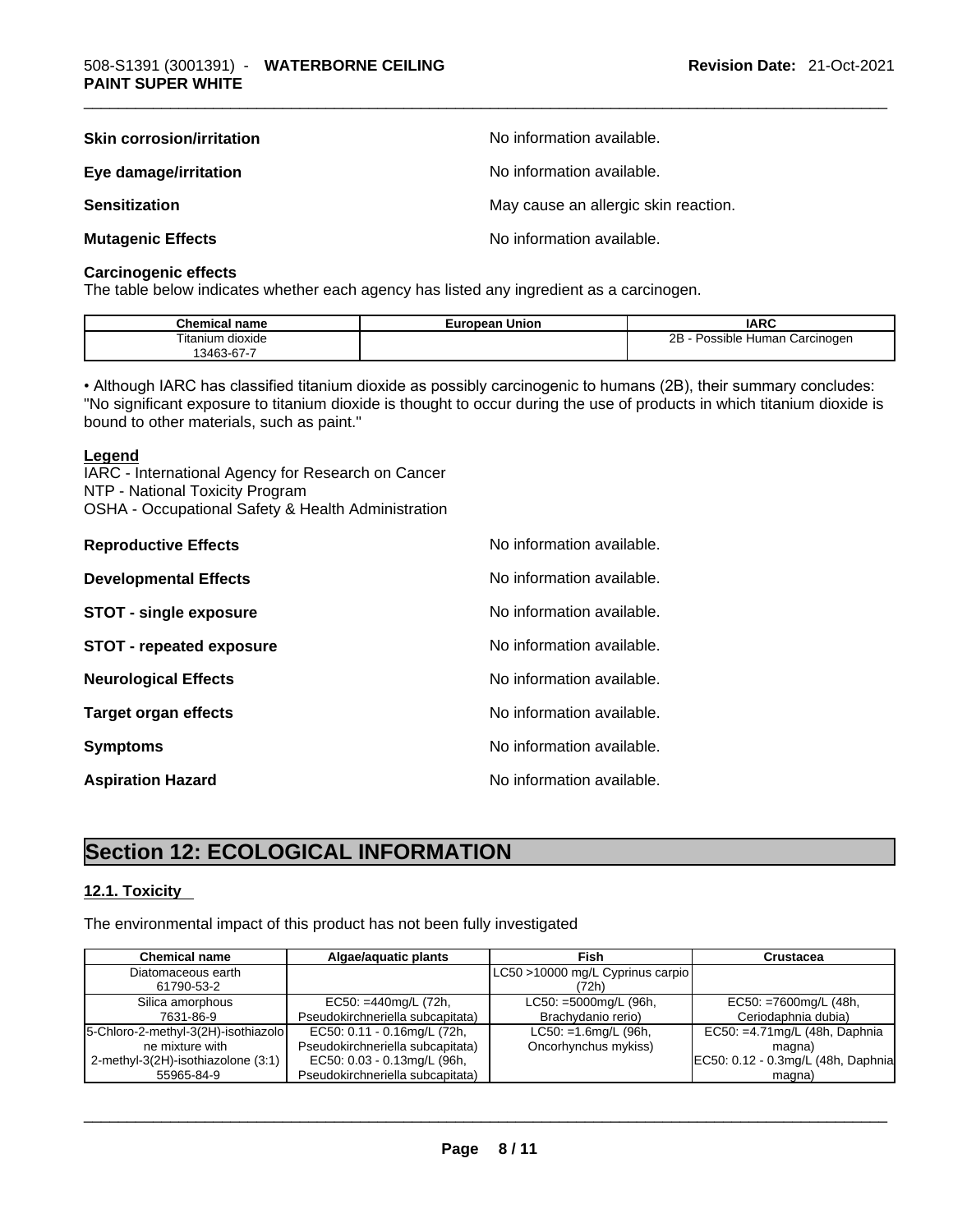|  | (ARF)<br>$\sim$<br>ו/מו<br>יי<br>.9911''<br>יי יש |
|--|---------------------------------------------------|
|  | .                                                 |
|  | Daphnia magna)                                    |

#### **12.2. Persistence and degradability**

**Persistence / Degradability** No information available.

#### **12.3. Bioaccumulative potential**

**Bioaccumulation** There is no data for this product.

| <b>Chemical name</b>                               | <b>Partition coefficient</b> |
|----------------------------------------------------|------------------------------|
| 1.2-Benzisothiazolin-3-one                         |                              |
| 2634-33-5                                          |                              |
| 5-Chloro-2-methyl-3(2H)-isothiazolone mixture with | $-0.71 - 0.75$               |
| 2-methyl-3(2H)-isothiazolone (3:1)                 |                              |
| 55965-84-9                                         |                              |

#### **12.4. Mobility in soil**

**Mobility in soil Mobility in soil Mobility in soil** 

**Mobility in Environmental Media** Noinformation available.

#### **12.5. Results of PBT and vPvB assessment**

#### **PBT** and **vPvB** assessment **Notify**  $\blacksquare$  No information available.

| Chemical name                                                                   | <b>PBT and vPvB assessment</b>                 |
|---------------------------------------------------------------------------------|------------------------------------------------|
| Titanium dioxide                                                                | The substance is not PBT / vPvB PBT assessment |
| 13463-67-7                                                                      | does not apply                                 |
| Silica amorphous                                                                | The substance is not PBT / vPvB PBT assessment |
| 7631-86-9                                                                       | does not apply                                 |
| 1,2-Benzisothiazolin-3-one                                                      | The substance is not PBT / vPvB                |
| 2634-33-5                                                                       |                                                |
| 2-Methyl-4-isothiazolin-3-one                                                   | The substance is not PBT / vPvB                |
| 2682-20-4                                                                       |                                                |
| 5-Chloro-2-methyl-3(2H)-isothiazolone mixture with 2-methyl-3(2H)-isothiazolone | The substance is not PBT / vPvB                |
| (3:1)                                                                           |                                                |
| 55965-84-9                                                                      |                                                |

#### **12.6. Other adverse effects**

**Other adverse effects No information available** 

## **Section 13: DISPOSAL CONSIDERATIONS**

#### **13.1. Waste treatment methods**

**Waste from Residues/Unused Products** Dispose of in accordance with the European Directives on waste and hazardous waste.

**Contaminated Packaging** Empty containers should be taken for local recycling,<br>recovery or waste disposal. recovery or waste disposal. \_\_\_\_\_\_\_\_\_\_\_\_\_\_\_\_\_\_\_\_\_\_\_\_\_\_\_\_\_\_\_\_\_\_\_\_\_\_\_\_\_\_\_\_\_\_\_\_\_\_\_\_\_\_\_\_\_\_\_\_\_\_\_\_\_\_\_\_\_\_\_\_\_\_\_\_\_\_\_\_\_\_\_\_\_\_\_\_\_\_\_\_\_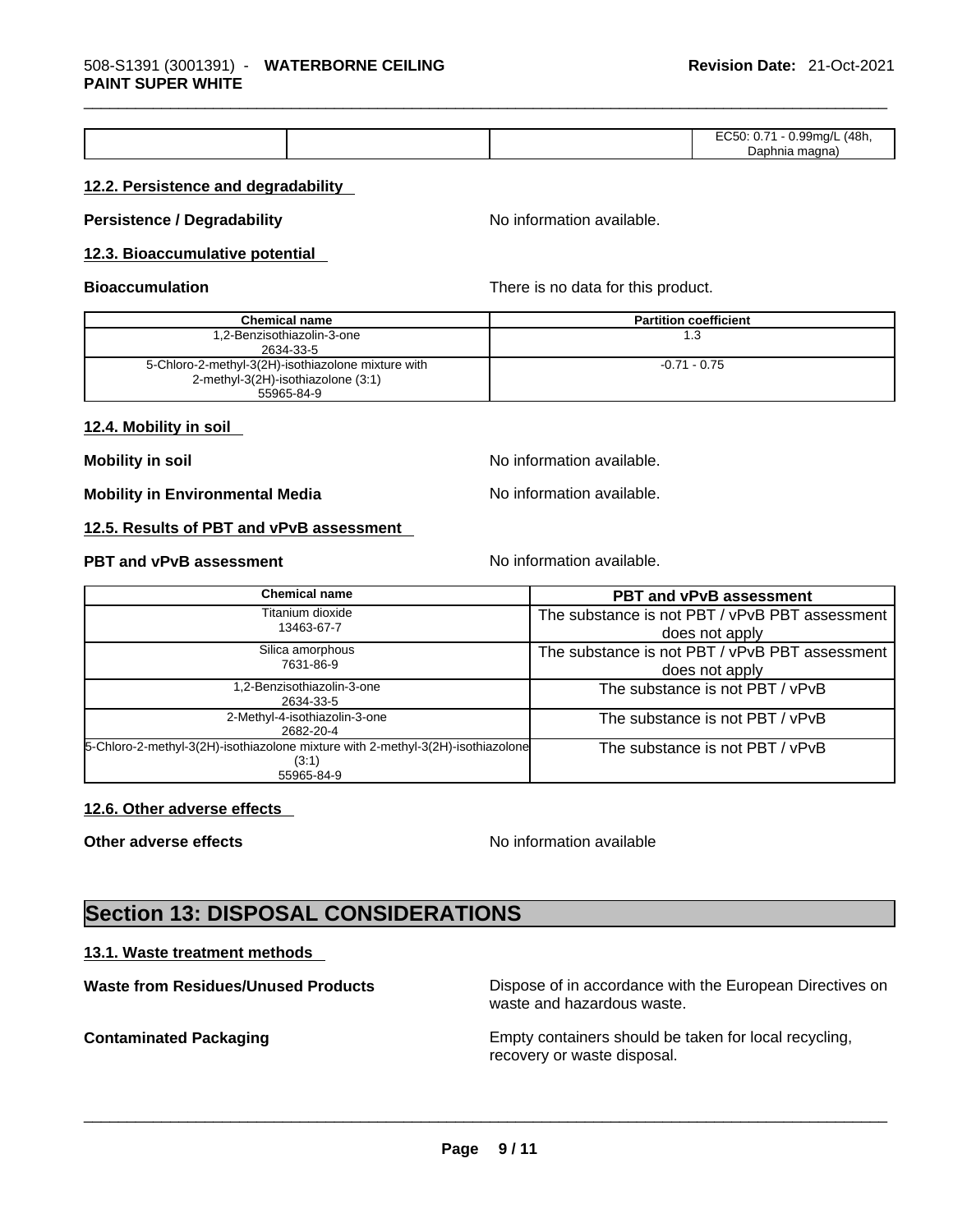**EWC waste disposal No No information available** 

**Other Information** Waste codes should be assigned by the user based on the application for which the product was used.

## **Section 14: TRANSPORT INFORMATION**

| <b>IMDG</b> | Not regulated |
|-------------|---------------|
| RID         | Not regulated |
| <b>ADR</b>  | Not regulated |
| <b>ADN</b>  | Not regulated |
| <b>IATA</b> | Not regulated |

## **Section 15: REGULATORY INFORMATION**

#### **15.1. Safety, health and environmental regulations/legislation specific for the substance or mixture**

#### **Occupational Illnesses (R-463-3, France)**

| Chemical name              | French RG number |
|----------------------------|------------------|
| Diatomaceous earth         | RG 25            |
| 61790-53-2                 |                  |
| Silica amorphous           | RG 25            |
| 7631-86-9                  |                  |
| 1,2-Benzisothiazolin-3-one | RG 65            |
| 2634-33-5                  |                  |

#### **European Union**

Take note of Directive 98/24/EC on the protection of the health and safety of workers from the risks related to chemical agents at work

#### **International Inventories**

**AICS** - **Australian AIIC Inventory** No - Not all of the components are listed. **DSL: Canada No - Not all of the components are listed.** No - Not all of the components are listed. One or more component is listed on NDSL. **EINECS: European Union Inventory of Existing Substances**  No - Not all of the components are listed.  **ENCS** - Japan Existing and New Chemical Substances No - Not all of the components are listed. **IECSC - China Inventory of Existing Substances** No - Not all of the components are listed. **KECL Korea Existing Chemicals Inventory (Annex 1)** No - Not all of the components are listed. **PICCS Philippines Inventory of Chemicals and Chemical Substances**  No - Not all of the components are listed. Yes - All components are listed or exempt.

#### **Legend**

**AICS** - Australian Inventory of Chemical Substances **DSL/NDSL** - Canadian Domestic Substances List/Non-Domestic Substances List